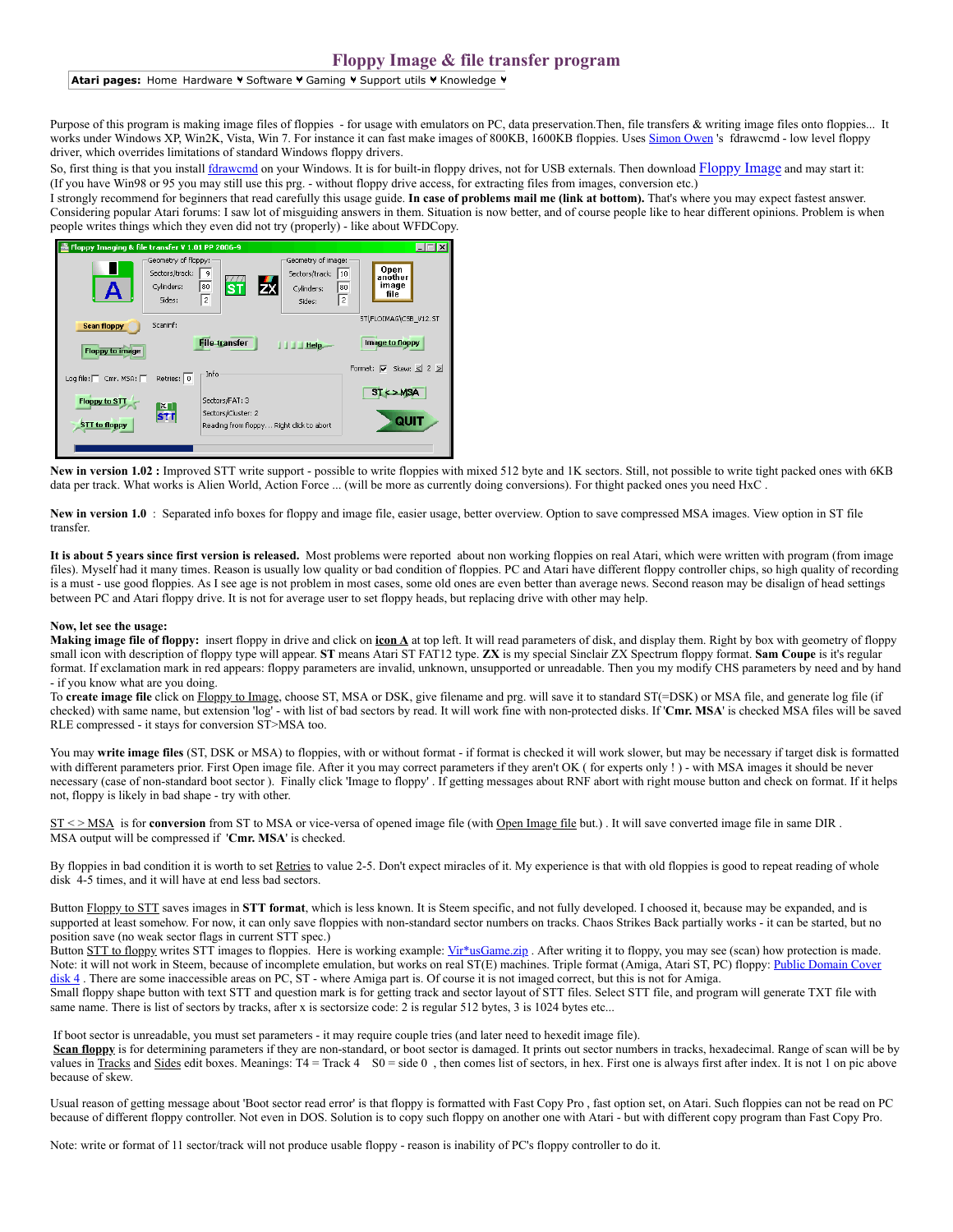**File transfer:** program has option for file transfer (extracting, adding, viewing) from/to floppies or image files.

Supported formats are : FAT12 - used by MS DOS and Atari **ST**, **SAM Coupe** and **ZX** special PP format. Program will autodetect format by opening floppy/image. From version 1.01 there is option to manually change detected format, shown by small icon near to geometry. Clicking on that icon will cycle between 3 supported formats : ST (what is FAT12 actually), SAM Coupe and ZX . This is for not likely case that autodetect fails.

File transfer will work with last selected item - floppy or image file. If floppy icon is 'opened' then it was last selected.

## **Depending on detected and shown format different dialogs will open by clicking "File transfer" :**

### **Browsing, extracting, view & adding files from/to ST floppies:**

You may extract & add files direct from/to floppies or from/to image files. Click on File transfer button, and will get following dialog:



May select multiple files at once. It will initially save all in directory EXTRACT, what may be changed with **button Dest Dir. But take care that program overwrites files without warning. Opening subdirectory is** possible via double-click on it, or with button Open DIR. Button DIR Up is for back one subdir. level (to **parent dir.). If DIR is selected program will save all files from all subdirectories recursively.**

When click Add files you may select multiple files with Windows fileselector. Create New folder by need on **floppy: under button enter directory name as standard DOS 8.3 filename .Checkbox Current time (else** filetime) is for both extract and add files, and determines timestamp on copies of files. Adding files is possible **to floppies and ST(DSK) image files.**

For making things easier here is small archive with 2 empty floppy images: **Empty [Floppies](https://atari.8bitchip.info/EmptyFlops.zip)** . One is standard PC 720KB and other is 800KB, much used on ST. If you want to transfer (run) some files which you have on PC - to ST, just add them to empty image and then write it to floppy. With 720KB one you have more ways **write it to floppy, and then can add/delete to it with Windows Explorer or Total Commander.**

View ST files is new option at V 1.0. It is little help for fast checking of file's content. Principle of work is: extracting file in special temp DIR, named VIEW, and then opening it with default Win. program for that file extension (type). So, it will extract TXT files, and open with default app. for them - usually Notepad. If ST file has extension DOC or INF it will be renamed and extracted as TXT file and opened as such. Viewing common Atari picture formats: if some viewer for them is installed in Windows you will see them. For instance with Atari Picture Viewer installed. I did so far only converter of Photochrome PCS images to **BMP ones, so they will be opened with regular Win pic viewer.**



**Viewing PCS image as BMP. Of course, you may copy then converted BMP file somewhere from dir VIEW.**

**Note: for correct extraction and view, subdirs EXTRACT and VIEW must exist in Floppy Imager's folder !**

**ZX Spectrum floppy PP format file extraction and write:**

If such format (for floppy interface on this site) is detected following dialog will open when click on 'Extract files':

Select side A or B - then clicking on files in left box selects them for transfer - they appear in right box. With 'Save sel.' it will be transferred to PC. Resulting file may be TAP file, Z80 snapshot. If length (last column at Cat:) is 49152 it will be Z80. It is possible to save ZX files directly, without header - just check 'Save bin.', and all will be saved so, with extensions bin. You may select max 32 files at once. However, it is not wise to select lot of files for TAP at once because all will go in single TAP file. Best way is as it is shown on pic. above - first select BASIC loader and then CODE (after it). Most of programs is recorded so. 'Erase sel,' is for erasing ZX files. It works little unusual - may erasing only last file in charea. But you may select again multiple files, just select them in order **from last to up .**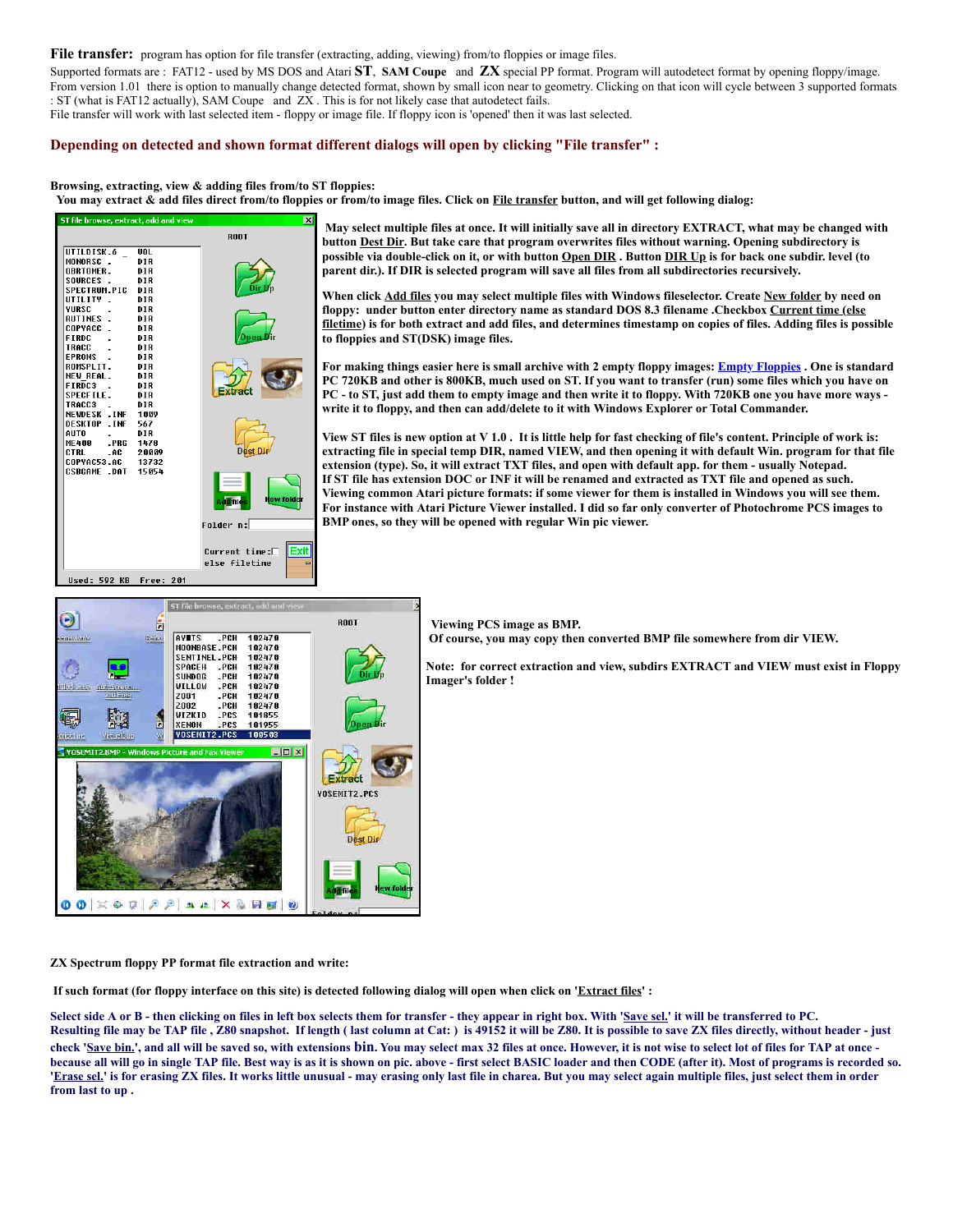| <b>ZX FloPPy file transfer</b> |                           |                  |                    |
|--------------------------------|---------------------------|------------------|--------------------|
|                                | Cat:                      | Selected/copied: |                    |
| nightshade                     | .115<br>B 10              | psutron          | $\sqcap$ Save bin. |
| nishc                          | C 39888,25856             | psycc            | Save sel.          |
| penetrator                     | B 10<br>-165              |                  |                    |
| penc                           | C 44828.20708             |                  |                    |
| pinball                        | B 10 116                  |                  | Erase sel.         |
| DCC                            | C 40000.5869              |                  |                    |
| popeye                         | B 10 124                  |                  | hl<br>$H'$ less:   |
| DС                             | $C$ 42522,21478           |                  |                    |
| psutron                        | B 10 316                  |                  | lrel<br>Rename:    |
| <b>psycc</b>                   | $C$ 33074,28528           |                  |                    |
| pujamarama                     | 143<br>B 10               |                  | Floppy side:       |
| puc                            | C 36683.28853             | Clear select.    | $G$ $A$<br>$C$ B   |
| quazatron                      | B 10 165                  |                  |                    |
| qc                             | C 36234.29382             | Trinfo           |                    |
| saboteur                       | B 10 127                  |                  |                    |
| saboc                          | C 36939,28597             |                  |                    |
| sabre wulf                     | B 10 142                  |                  |                    |
| sabrec                         | C 36000,29101             | $PC$ > $F10P$    |                    |
| scrabble                       | B 10<br>- 318             |                  | Exit               |
|                                | Used: 371 KB, Free: 23 KB |                  |                    |

| PC > ZX                                                                               |
|---------------------------------------------------------------------------------------|
| Click on ' $PC > FloP'$ button, and may select multiple files with Win. fileselector: |

| <b>Open</b>                   |                                                                      |
|-------------------------------|----------------------------------------------------------------------|
|                               | Look in: FloESSZ<br>← 国 合 丽 ·                                        |
|                               | help                                                                 |
|                               | Samdos elemei                                                        |
| My Recent<br><b>Documents</b> | <b>Py</b> acad 14.280                                                |
|                               | caesar cat.tap<br>cosmic.280                                         |
|                               | cosmicOrg.280                                                        |
| Desktop                       | <b>Py crazy cars 2.280</b>                                           |
|                               | cyber rats.tap                                                       |
|                               | stop expre.tap                                                       |
|                               | stop expressOrg.tap                                                  |
| My Documents                  |                                                                      |
|                               |                                                                      |
|                               |                                                                      |
| My Computer                   |                                                                      |
|                               |                                                                      |
|                               |                                                                      |
| My Network                    | "stop expre.tap" "caesar cat.tap" "cosmic.z80" \<br>Ūμ<br>File name: |
| Places                        |                                                                      |
|                               | Car<br>Files of type:<br>ZX Files [".scr;".sna;".tap;".z80) ".bin    |

**Supported filetypes are: SCR -ZX screen, exactly 6912 bytes long. SNA -old snapshot files. Z80** snapshot - V 1.45, V 2.01 & V 3.0, only for 48K, for now. Plus TAP files and BINary files - bin **ones will be copied directly as CODE files, with start address 25000, max len. 48KB. Transfer mode depends on file extension. Because authors of software, and especially 'authors' of TAP files had pretty limited naming imagination, and to prevent to see too often message like:**

Name already exists **I implemented some autonaming system. In case of duplicate name in**

**TAP file, prog. will rename it to re.xxx.ZXfilename . 're' may be changed in editbox 'Rename:'.** xxx is auto-counter in range 1 to 255. If begin character is illegal (not  $A-z$ , 0-9) it will be changed to 9. Codes above 127 and below 32 in filenames will be changed to '?'- to make edit easier. **After getting such renamed files it is good to correct BASIC loader, and save datas with some meaningful names: Corrections will be needed for commands like: LOAD "" - it is not allowed by disk systems, so enter in brackets filename. Mine ROM also not accepts LOAD "pic" SCREEN\$ - change it to LOAD "pic" CODE [16384] . Luckily, ZX filesystem is case sensitive, so**

**you may play with RePTON, rEpToN etc... .**

In some cases transferred snapshot will not work - it is because of limited hardware. Stack may be overloaded. In such case help is to make another snapshot file on PC (looking for another on WEB). Rule is: make snapshot when game is paused. In case of 'Name already exists' by snapshots just simple rename PC file... Some TAP files have headerless (and nameless) parts - such blocks will be transferred to files with names: hl.1.PCfilename, hl.2.PCfilename etc. Of course, here is also possible to change prefix 'hl' to different - editbox 'H'less:'. User must find way how to make later load of those files normally - some machine code knowledge **is necessary.**

**DEDTOM** 

 $\overline{\alpha}$ 

For experts: If I reg points to ROM, it must be #39 for IM 2 mode, because ROM is full with code.

**Sam Coupe floppy file extraction: From V 0.85 Sam Coupe floppy support is added.**



**Here may select multiple files too. From floppy or DSK image files.**

**Important! Read this for undertanding reasons, problems: The Floppy [Mystery](https://atari.8bitchip.info/FloppyMistery.php) (Atari related)**

**How to determine is floppy copy-protected?**

It is not simple, since there is many copy protection system. Checking image with emulator by dilemma is necessary. In any case, if it is user's floppy, filled at home/office, it is not protected (unless **made by some protection expert).**

**Original disks are copy-protected very often. Some systems:**

**There are tracks over cylinder 79, but it is not visible from BPB (parameters). Scan of tracks 80-82 may find some data there, but it depends from floppy drive - some can't go over 80, 81. Weak sectors - usually on first track, CRC error will appear by imaging. Pasti is only way currently for making usable images of such floppies - on Atari machines. But it can be used only in Steem and Saint. No write support, not even with extra HW as CatWeasel.**

**Non-standard sector numbers in tracks (not in range 1-9/10/18/20). With scan it's nice visible. Plus may have fake track, side, sect. IDs. It can not be imaged with standard formats like ST or MSA or IMG. Try STT or Pasti. Or buy KryoFlux.**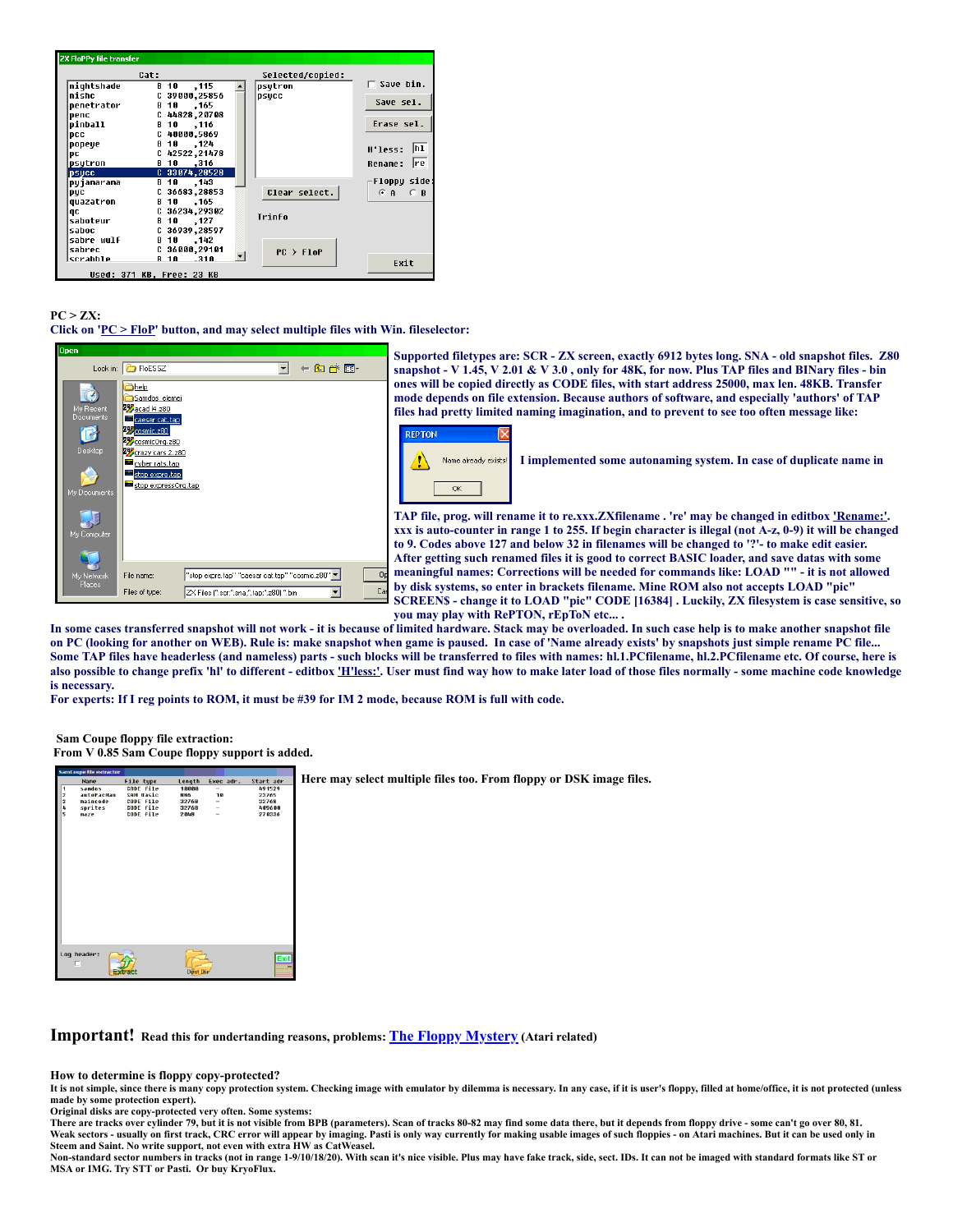**FastCopy Pro problem: if you formatted floppies with FastCopy Pro, with 10 /sec/track, and option 'Fast format' on (under more settings), it will not read some sectors on PC. Pattern of RNF** sectors is: 1,9,7,5,3,1 etc (those are first sectors on tracks, due to skew). Reason is too short track lead. Such floppies are well readable on Atari machines, so if want to make their image do it on **Atari ST or copy them on Atari to floppies with regular format (turn off 'fast format' if want still to use FC Pro).**

### **Related:**

### **Most used floppy formats on Atari ST:**



**So looks floppy formatted with ROMs built in (Desktop) formatter.**

**Note that FAT has 5 sectors.**



**This is formatted on PC. 720K floppy.**

**This is probably most used on Atari.**

**Note that FAT has 3 sectors.**

|                                                                                                                              | DISKIMAG<br>Car, progress:                                                                                                                            |                  |
|------------------------------------------------------------------------------------------------------------------------------|-------------------------------------------------------------------------------------------------------------------------------------------------------|------------------|
| <b>BPB</b> of Disk<br>Bytes/sector: 512<br>Sector/cluster: 2<br>Root Dir sec.cnt. 7<br>FAT sec.cnt.: 3<br>Second FAT at sec: | -Select Drive:-<br>RESTORE<br>$ C $ $ D $<br>10 B<br>READ DISK BPB<br>W<br>EXIT<br>SAVE IMAGE                                                         | This is probably |
| First data sect.: 14<br>Total cnt. of clust.:<br>- 793<br>FAT entry size: 12 bit.<br>Side cnt: 2<br>Sector/track: 10         | DISKNAME: UTIL18<br>$ADD.$ $IMFO:$ $-$<br>1600<br>Total cnt. of sect.:<br>Used clusters:<br>-703<br>- 90<br>Free clusters:<br>*BFR len: 6 KB, c: 2 KB |                  |

By some formatters FAT length may be 5 sectors, but it is waste of space. 800K full size, reliable. Read may be slower if not formatted with skew. The program: [DISKIMAG](https://atari.8bitchip.info/DISKIMAG.ZIP) . It images not whole disks, just system area. Therefore file extension BFR - Boot, Fat, Root dir. May rename disks too.

**Floppy formatting program for Atari ST, with lot of settings, features. [DOWNLOAD](https://atari.8bitchip.info/FLOFOR.ZIP) :**